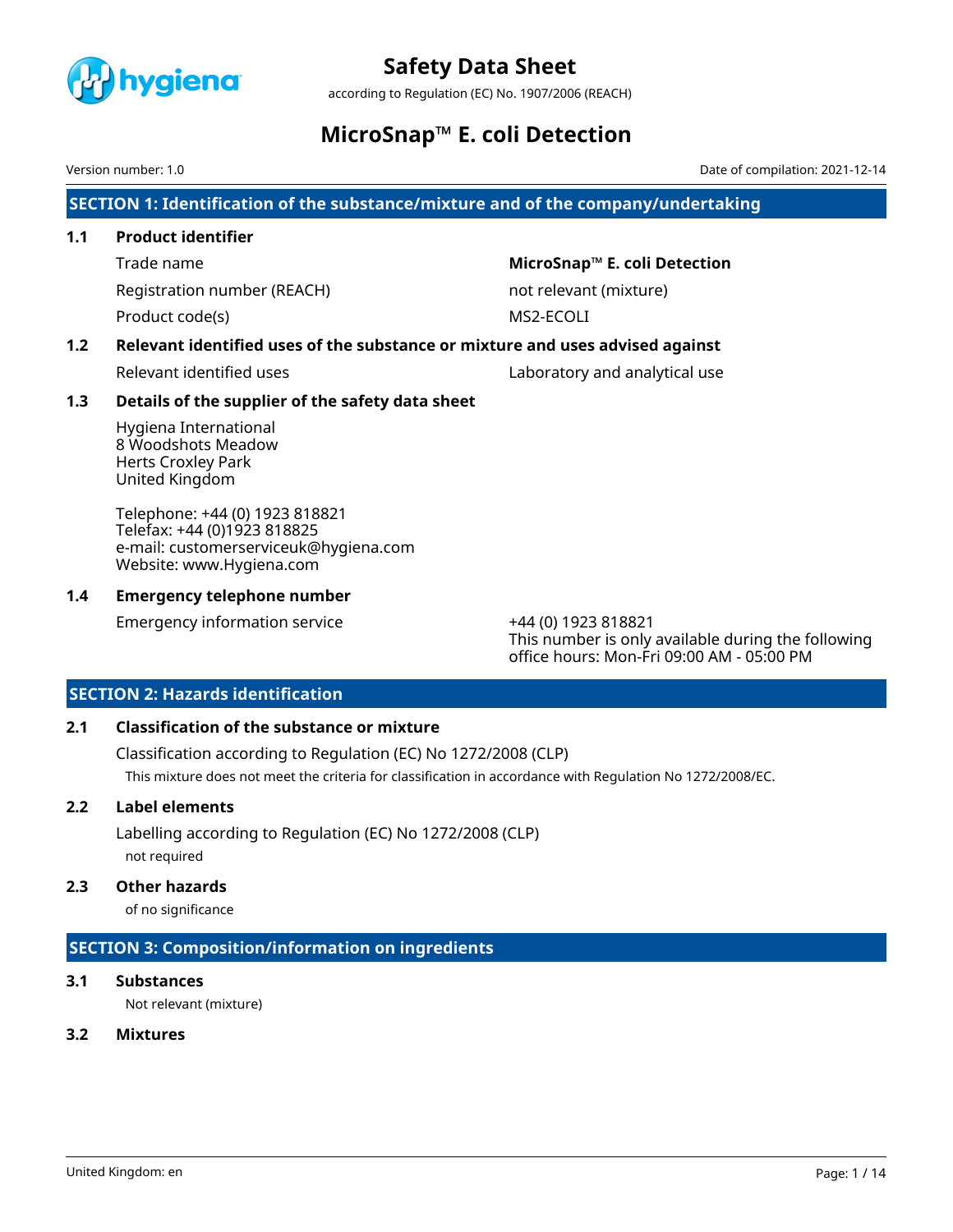

according to Regulation (EC) No. 1907/2006 (REACH)

# **MicroSnap™ E. coli Detection**

Version number: 1.0 Date of compilation: 2021-12-14

### Description of the mixture

| <b>Name of substance</b>                                           | <b>Identifier</b>                                               | $Wt\%$     | <b>Classification acc. to GHS</b>                                                             | <b>Pictograms</b> |
|--------------------------------------------------------------------|-----------------------------------------------------------------|------------|-----------------------------------------------------------------------------------------------|-------------------|
| Pyrogen Free Water                                                 | CAS No<br>7732-18-5                                             | $75 - 90$  |                                                                                               |                   |
| Magnesium Acetate Tetrahy-<br>drate                                | CAS No<br>16674-78-5                                            | $0.1 - 1$  |                                                                                               |                   |
| 1.0 mg/mL beta Gal Sub-<br>strate                                  | CAS No<br>131474-38-9                                           | $0.1 - 1$  |                                                                                               |                   |
| EDTA disodium dihydrate                                            | CAS No<br>6381-92-6                                             | $0.1 - 1$  |                                                                                               |                   |
|                                                                    | EC No<br>205-358-3                                              |            |                                                                                               |                   |
|                                                                    | REACH Reg. No<br>01-2119486775-20-xxxx                          |            |                                                                                               |                   |
| Potassium hydroxide                                                | CAS No<br>1310-58-3                                             | ${}_{0.1}$ | Acute Tox. 4 / H302<br>Skin Corr, 1A / H314<br>Eye Dam. 1 / H318                              |                   |
|                                                                    | EC No<br>215-181-3                                              |            |                                                                                               |                   |
|                                                                    | Index No<br>019-002-00-8                                        |            |                                                                                               |                   |
|                                                                    | REACH Reg. No<br>01-2119487136-33-xxxx                          |            |                                                                                               |                   |
| Benzethonium chloride                                              | CAS No<br>121-54-0                                              | ${}_{0.1}$ | Acute Tox. 3 / H301<br>Skin Corr. 1B / H314<br>Eye Dam. 1 / H318                              |                   |
|                                                                    | EC No<br>204-479-9                                              |            | Aquatic Acute 1 / H400<br>Aquatic Chronic 1 / H410                                            |                   |
|                                                                    | REACH Reg. No<br>01-2120099077-46-xxxx<br>01-2120738866-39-xxxx |            |                                                                                               |                   |
| Adenosine 5'-triphosphate<br>disodium salt hydrate                 | CAS No<br>34369-07-8                                            | ${}_{0.1}$ |                                                                                               |                   |
| sodium azide                                                       | CAS No<br>26628-22-8                                            | < 0.1      | Acute Tox. 2 / H300<br>Acute Tox. 1 / H310<br>Aquatic Acute 1 / H400                          |                   |
|                                                                    | EC No<br>247-852-1                                              |            | Aquatic Chronic 1 / H410                                                                      |                   |
|                                                                    | Index No<br>011-004-00-7                                        |            |                                                                                               |                   |
|                                                                    | REACH Reg. No<br>01-2119457019-37-xxxx                          |            |                                                                                               |                   |
| Ethylenediaminetetraacetic<br>acid dipotassium salt di-<br>hydrate | CAS No<br>25102-12-9                                            | < 0.1      | Skin Irrit. 2 / H315<br>Eye Irrit. 2 / H319<br>STOT SE 3 / H335                               |                   |
| DL-Dithiothreitol                                                  | CAS No<br>3483-12-3                                             | < 0.1      | Acute Tox. 4 / H302<br>Skin Irrit. 2 / H315<br>Eye Irrit. 2 / H319<br><b>STOT SE 3 / H335</b> |                   |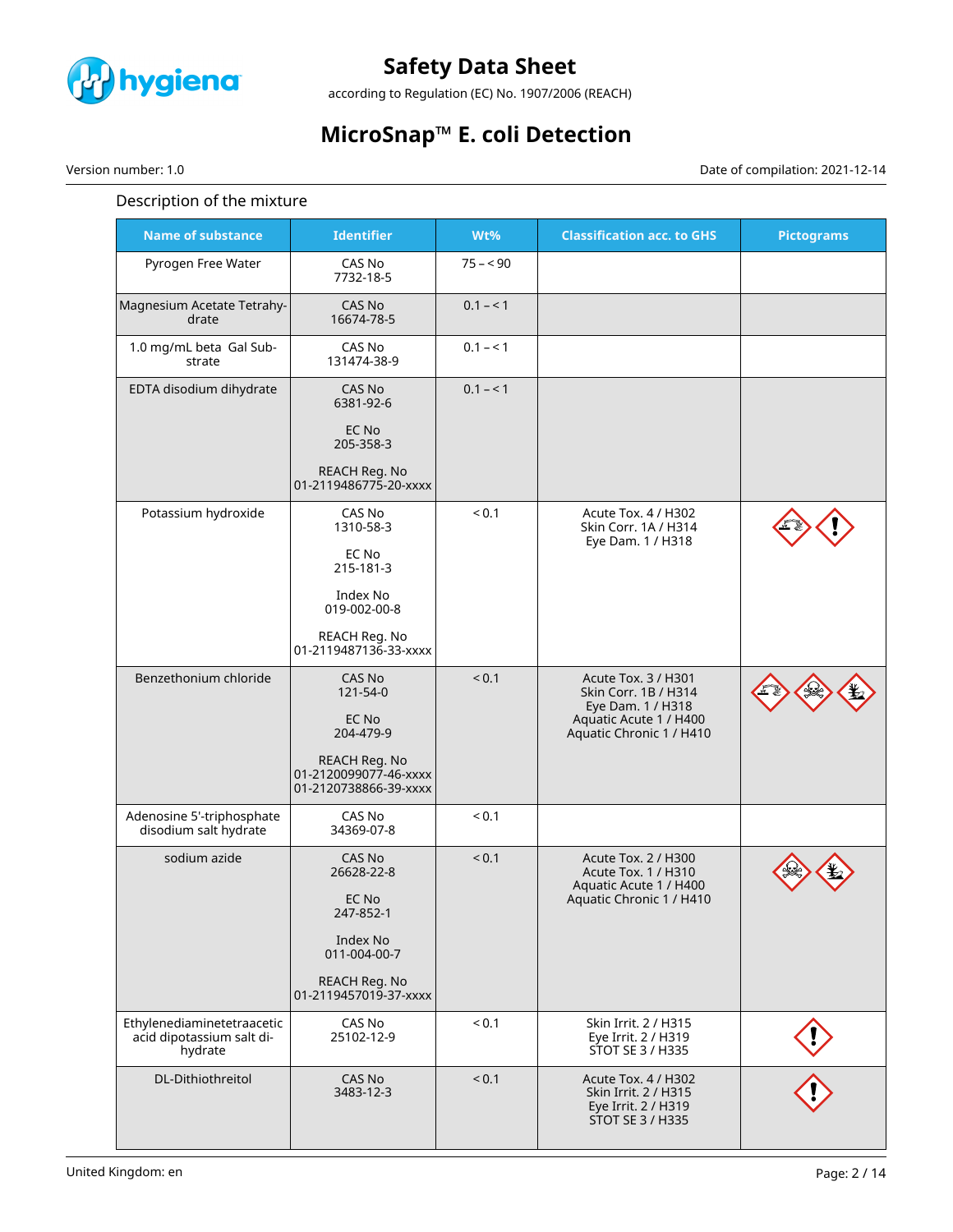

according to Regulation (EC) No. 1907/2006 (REACH)

## **MicroSnap™ E. coli Detection**

Version number: 1.0 Date of compilation: 2021-12-14

| Name of substance    | <b>Identifier</b>   | $Wt\%$ | <b>Classification acc. to GHS</b> | <b>Pictograms</b> |
|----------------------|---------------------|--------|-----------------------------------|-------------------|
| Tris                 | CAS No<br>77-86-1   | < 0.1  |                                   |                   |
| Bovine Serum Albumin | CAS No<br>9048-46-8 | < 0.1  |                                   |                   |
| Luciferase, Custom   |                     | < 0.1  |                                   |                   |

| <b>Name of substance</b> | <b>Specific Conc. Limits</b>                                                                                                                                                            | <b>M-Factors</b> | <b>ATE</b>                              | <b>Exposure route</b>                   |
|--------------------------|-----------------------------------------------------------------------------------------------------------------------------------------------------------------------------------------|------------------|-----------------------------------------|-----------------------------------------|
| Potassium hydroxide      | Skin Corr. 1A; H314: C ≥ 5 %<br>Skin Corr. 1B; H314: $2\% \le C < 5\%$<br>Skin Irrit. 2; H315: 0.5 % $\leq C$ < 2 %<br>Eye Dam. 1; H318: C ≥ 2 %<br>Eye Irrit. 2; H319: 0.5 % ≤ C < 2 % |                  | 333 $mg/_{kq}$                          | oral                                    |
| Benzethonium chloride    |                                                                                                                                                                                         |                  | 295 $mg/_{kg}$                          | oral                                    |
| sodium azide             |                                                                                                                                                                                         |                  | >0.054 <sup>mg</sup> / <sub>l</sub> /4h | oral<br>dermal<br>inhalation: dust/mist |
| DL-Dithiothreitol        |                                                                                                                                                                                         |                  | 500 $mg/_{kg}$                          | oral                                    |

For full text of abbreviations: see SECTION 16.

### **SECTION 4: First aid measures**

### **4.1 Description of first aid measures**

#### General notes

Do not leave affected person unattended. Remove victim out of the danger area. Keep affected person warm, still and covered. Take off immediately all contaminated clothing. In all cases of doubt, or when symptoms persist, seek medical advice. In case of unconsciousness place person in the recovery position. Never give anything by mouth.

#### Following inhalation

If breathing is irregular or stopped, immediately seek medical assistance and start first aid actions. Provide fresh air.

#### Following skin contact

Wash with plenty of soap and water.

#### Following eye contact

Remove contact lenses, if present and easy to do. Continue rinsing. Irrigate copiously with clean, fresh water for at least 10 minutes, holding the eyelids apart.

#### Following ingestion

Rinse mouth with water (only if the person is conscious). Do NOT induce vomiting.

### **4.2 Most important symptoms and effects, both acute and delayed**

Symptoms and effects are not known to date.

#### **4.3 Indication of any immediate medical attention and special treatment needed**

none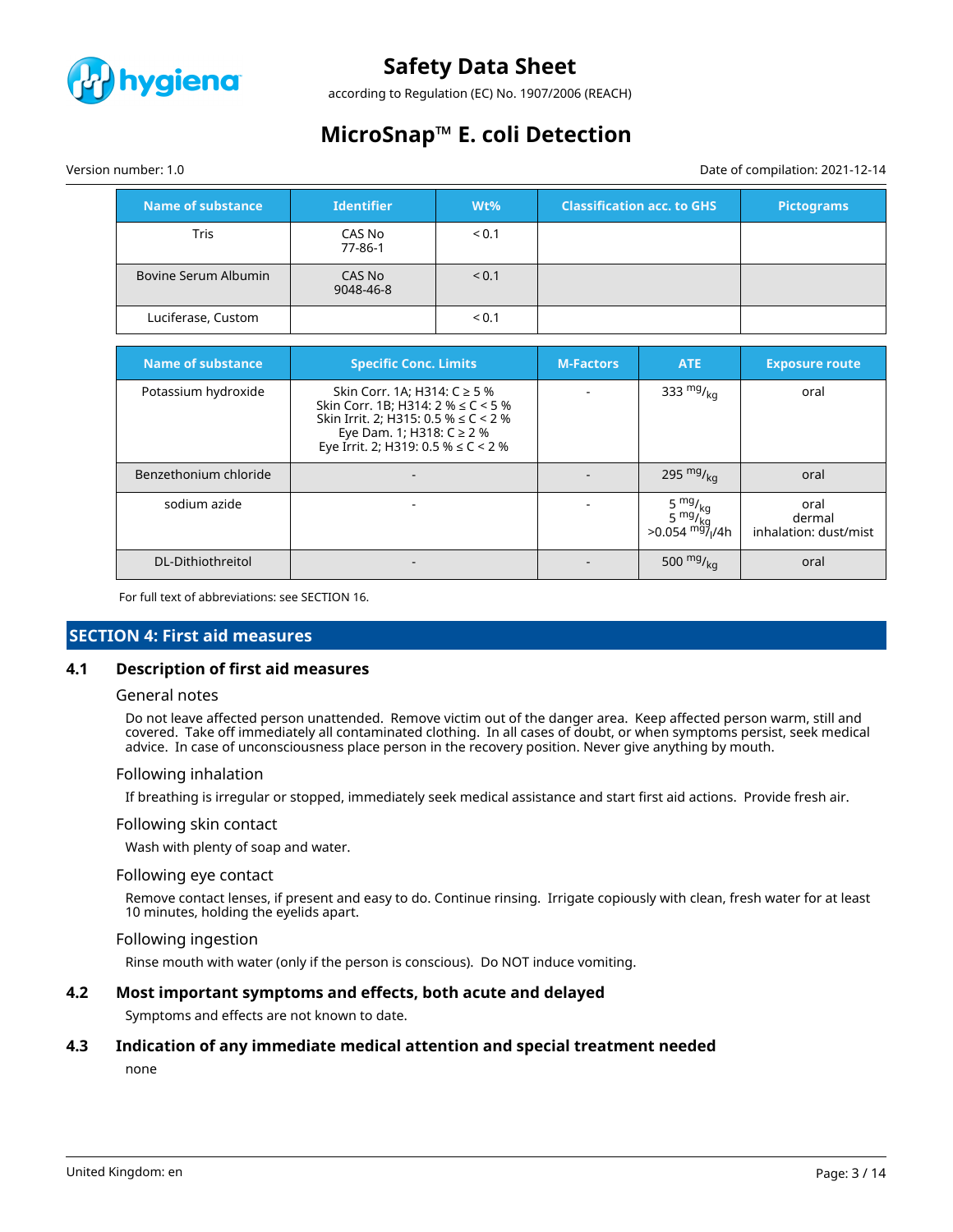

according to Regulation (EC) No. 1907/2006 (REACH)

# **MicroSnap™ E. coli Detection**

Version number: 1.0 Date of compilation: 2021-12-14

### **SECTION 5: Firefighting measures**

### **5.1 Extinguishing media**

Suitable extinguishing media

Water spray, BC-powder, Carbon dioxide (CO2)

Unsuitable extinguishing media

Water jet

### **5.2 Special hazards arising from the substance or mixture**

Hazardous combustion products

Nitrogen oxides (NOx), Carbon monoxide (CO), Carbon dioxide (CO2)

### **5.3 Advice for firefighters**

In case of fire and/or explosion do not breathe fumes. Co-ordinate firefighting measures to the fire surroundings. Do not allow firefighting water to enter drains or water courses. Collect contaminated firefighting water separately. Fight fire with normal precautions from a reasonable distance.

### **SECTION 6: Accidental release measures**

### **6.1 Personal precautions, protective equipment and emergency procedures**

For non-emergency personnel

Remove persons to safety.

For emergency responders

Wear breathing apparatus if exposed to vapours/dust/spray/gases.

#### **6.2 Environmental precautions**

Keep away from drains, surface and ground water. Retain contaminated washing water and dispose of it.

### **6.3 Methods and material for containment and cleaning up**

Advice on how to contain a spill

Covering of drains

### Advice on how to clean up a spill

Wipe up with absorbent material (e.g. cloth, fleece). Collect spillage: sawdust, kieselgur (diatomite), sand, universal binder

#### Appropriate containment techniques

Use of adsorbent materials.

### Other information relating to spills and releases

Place in appropriate containers for disposal. Ventilate affected area.

### **6.4 Reference to other sections**

Hazardous combustion products: see section 5. Personal protective equipment: see section 8. Incompatible materials: see section 10. Disposal considerations: see section 13.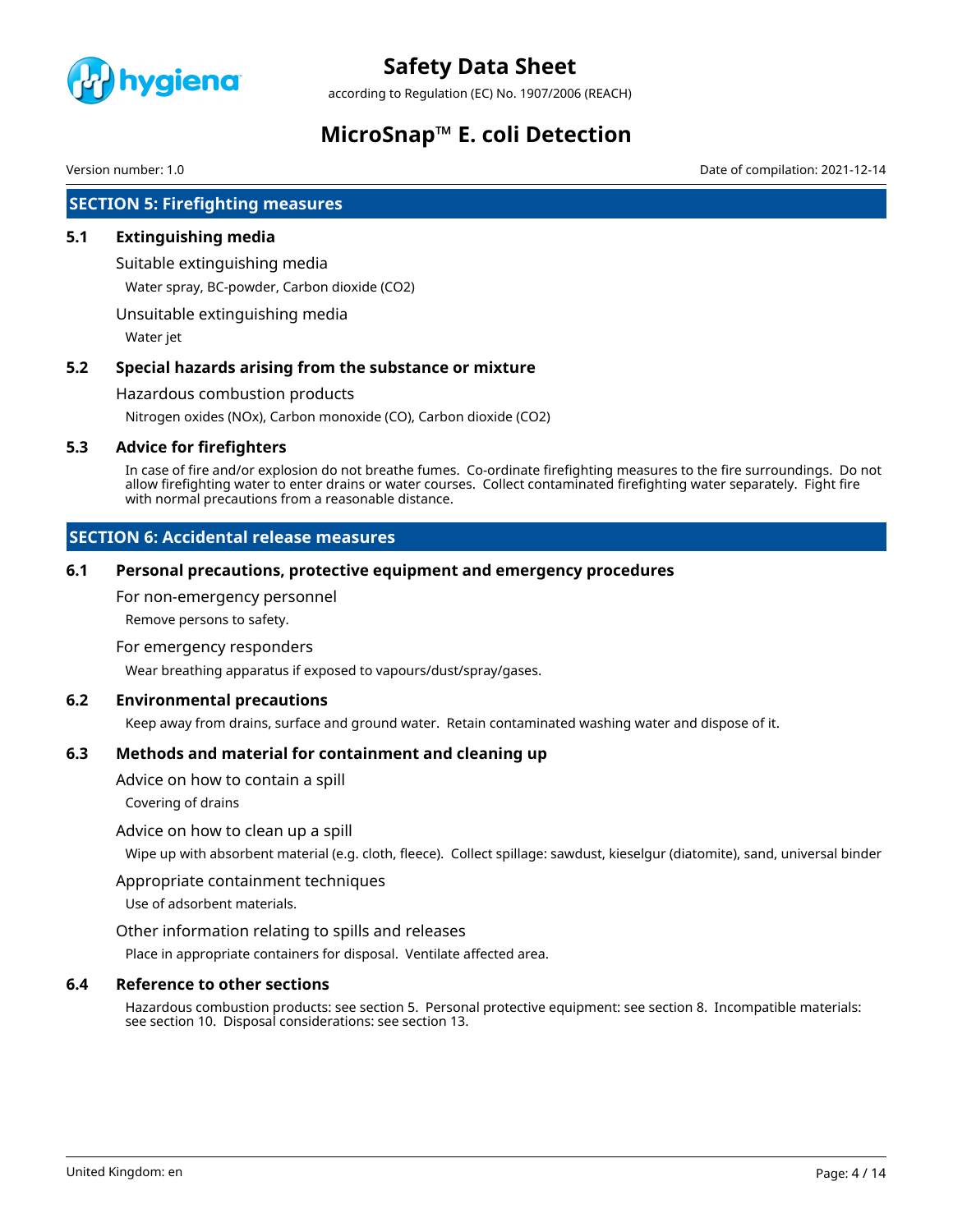

according to Regulation (EC) No. 1907/2006 (REACH)

### **MicroSnap™ E. coli Detection**

Version number: 1.0 Date of compilation: 2021-12-14

### **SECTION 7: Handling and storage**

### **7.1 Precautions for safe handling**

#### Recommendations

- Measures to prevent fire as well as aerosol and dust generation

Use local and general ventilation. Use only in well-ventilated areas.

#### Advice on general occupational hygiene

Wash hands after use. Do not eat, drink and smoke in work areas. Remove contaminated clothing and protective equipment before entering eating areas. Never keep food or drink in the vicinity of chemicals. Never place chemicals in containers that are normally used for food or drink. Keep away from food, drink and animal feedingstuffs.

### **7.2 Conditions for safe storage, including any incompatibilities**

#### Control of effects

Protect against external exposure, such as

frost

### **7.3 Specific end use(s)**

See section 16 for a general overview.

### **SECTION 8: Exposure controls/personal protection**

### **8.1 Control parameters**

|              | Occupational exposure limit values (Workplace Exposure Limits) |                  |                 |                     |                                                  |                      |                                             |       |                                                   |      |                |
|--------------|----------------------------------------------------------------|------------------|-----------------|---------------------|--------------------------------------------------|----------------------|---------------------------------------------|-------|---------------------------------------------------|------|----------------|
| Coun-<br>try | Name of agent                                                  | <b>CAS No</b>    | Identi-<br>fier | <b>TWA</b><br>[ppm] | <b>TWA</b><br>$\lfloor$ [mq/m $^{3}$ ] $\rfloor$ | <b>STEL</b><br>[ppm] | <b>STEL</b><br>$\left[\text{mq/m}^3\right]$ | [ppm] | Ceiling-C Ceiling-C Nota-<br>[mq/m <sup>3</sup> ] | tion | <b>Source</b>  |
| EU           | sodium azide                                                   | 26628-22-8 IOELV |                 |                     | 0.1                                              |                      | 0.3                                         |       |                                                   |      | 2000/39/<br>EC |
| <b>GB</b>    | potassium hydrox-<br>ide                                       | 1310-58-3        | <b>WEL</b>      |                     |                                                  |                      | $\mathcal{P}$                               |       |                                                   |      | EH40/<br>2005  |
| GB           | sodium azide                                                   | 26628-22-8       | <b>WEL</b>      |                     | 0.1                                              |                      | 0.3                                         |       |                                                   |      | EH40/<br>2005  |

Notation

Ceiling-C ceiling value is a limit value above which exposure should not occur<br>STEL short-term exposure limit: a limit value above which exposure shoul

STEL short-term exposure limit: a limit value above which exposure should not occur and which is related to a 15-minute period (unless otherwise specified)

TWA time-weighted average (long-term exposure limit): measured or calculated in relation to a reference period of 8 hours timeweighted average (unless otherwise specified)

| Relevant DNELs of components of the mixture |               |                 |                           |                                              |                   |                                 |
|---------------------------------------------|---------------|-----------------|---------------------------|----------------------------------------------|-------------------|---------------------------------|
| Name of substance                           | <b>CAS No</b> | <b>Endpoint</b> | <b>Threshold</b><br>level | <b>Protection goal,</b><br>route of exposure | Used in           | <b>Exposure time</b>            |
| EDTA disodium di-<br>hydrate                | 6381-92-6     | <b>DNEL</b>     | $1.5 \,\mathrm{mg/m^3}$   | human, inhalatory                            | worker (industry) | chronic - systemic ef-<br>fects |
| EDTA disodium di-<br>hydrate                | 6381-92-6     | <b>DNEL</b>     | $3$ mg/m <sup>3</sup>     | human, inhalatory                            | worker (industry) | acute - systemic ef-<br>fects   |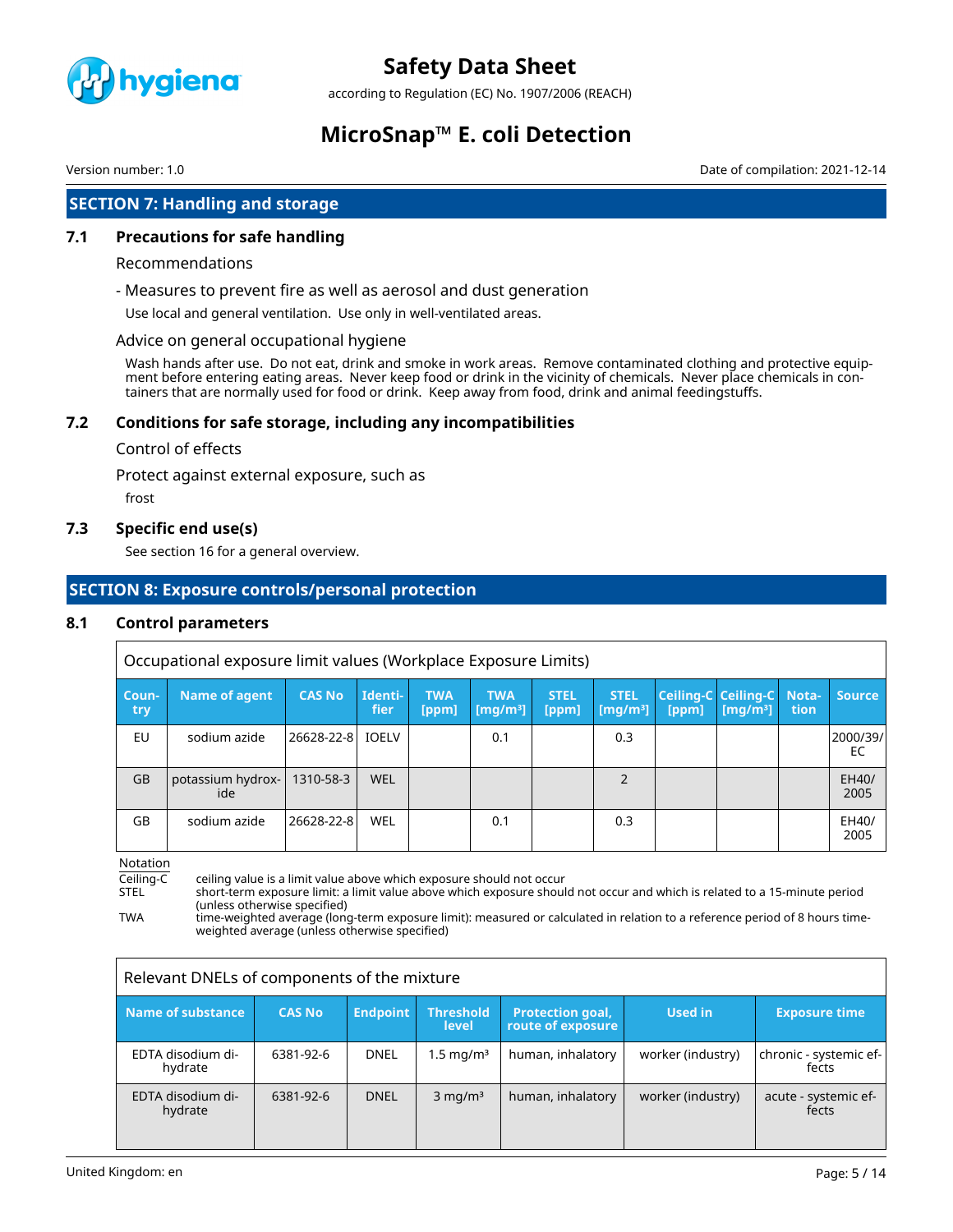

according to Regulation (EC) No. 1907/2006 (REACH)

# **MicroSnap™ E. coli Detection**

Version number: 1.0 Date of compilation: 2021-12-14

| Relevant DNELs of components of the mixture |               |                 |                           |                                              |                                       |                                   |  |
|---------------------------------------------|---------------|-----------------|---------------------------|----------------------------------------------|---------------------------------------|-----------------------------------|--|
| <b>Name of substance</b>                    | <b>CAS No</b> | <b>Endpoint</b> | <b>Threshold</b><br>level | <b>Protection goal,</b><br>route of exposure | <b>Used in</b>                        | <b>Exposure time</b>              |  |
| EDTA disodium di-<br>hydrate                | 6381-92-6     | <b>DNEL</b>     | $1.5 \text{ mg/m}^3$      | human, inhalatory                            | worker (industry)                     | chronic - local effects           |  |
| EDTA disodium di-<br>hydrate                | 6381-92-6     | <b>DNEL</b>     | $3$ mg/m <sup>3</sup>     | human, inhalatory                            | worker (industry)                     | acute - local effects             |  |
| Potassium hydroxide                         | 1310-58-3     | DNEL            | 1 mg/ $m3$                | human, inhalatory                            | worker (industry)                     | chronic - local effects           |  |
| sodium azide                                | 26628-22-8    | <b>DNEL</b>     | $0.164$ mg/m <sup>3</sup> | human, inhalatory                            | worker (industry)                     | chronic - systemic ef-<br>fects   |  |
| sodium azide                                | 26628-22-8    | <b>DNEL</b>     | 46.7 µg/kg                | human, dermal                                | worker (industry)                     | chronic - systemic ef-<br>fects   |  |
|                                             |               |                 |                           |                                              |                                       |                                   |  |
| Relevant PNECs of components of the mixture |               |                 |                           |                                              |                                       |                                   |  |
| <b>Name of substance</b>                    | <b>CAS No</b> | <b>Endpoint</b> | <b>Threshold</b><br>level | <b>Organism</b>                              | <b>Environmental com-</b><br>partment | <b>Exposure time</b>              |  |
| EDTA disodium di-<br>hydrate                | 6381-92-6     | <b>PNEC</b>     | $2.5 \frac{mg}{l}$        | aquatic organisms                            | freshwater                            | short-term (single in-<br>stance) |  |
| EDTA disodium di-<br>hydrate                | 6381-92-6     | <b>PNEC</b>     | $0.25 \frac{mg}{l}$       | aquatic organisms                            | marine water                          | short-term (single in-<br>stance) |  |
| EDTA disodium di-<br>hydrate                | 6381-92-6     | <b>PNEC</b>     | 50 $mg/1$                 | aquatic organisms                            | sewage treatment<br>plant (STP)       | short-term (single in-<br>stance) |  |
| EDTA disodium di-<br>hydrate                | 6381-92-6     | <b>PNEC</b>     | 1.1 $mg/_{kq}$            | terrestrial organ-<br>isms                   | soil                                  | short-term (single in-<br>stance) |  |
| sodium azide                                | 26628-22-8    | PNEC            | $0.35\frac{\mu g}{I}$     | aquatic organisms                            | freshwater                            | short-term (single in-<br>stance) |  |
| sodium azide                                | 26628-22-8    | <b>PNEC</b>     | $30 \frac{\mu g}{I}$      | aquatic organisms                            | sewage treatment<br>plant (STP)       | short-term (single in-<br>stance) |  |
| sodium azide                                | 26628-22-8    | <b>PNEC</b>     | 16.7 $\frac{\mu g}{kq}$   | aquatic organisms                            | freshwater sediment                   | short-term (single in-<br>stance) |  |
| sodium azide                                | 26628-22-8    | <b>PNEC</b>     | $0.72 \frac{\mu g}{kq}$   | aquatic organisms                            | marine sediment                       | short-term (single in-            |  |

### **8.2 Exposure controls**

Appropriate engineering controls

General ventilation.

Individual protection measures (personal protective equipment)

Eye/face protection

Wear eye/face protection.

stance)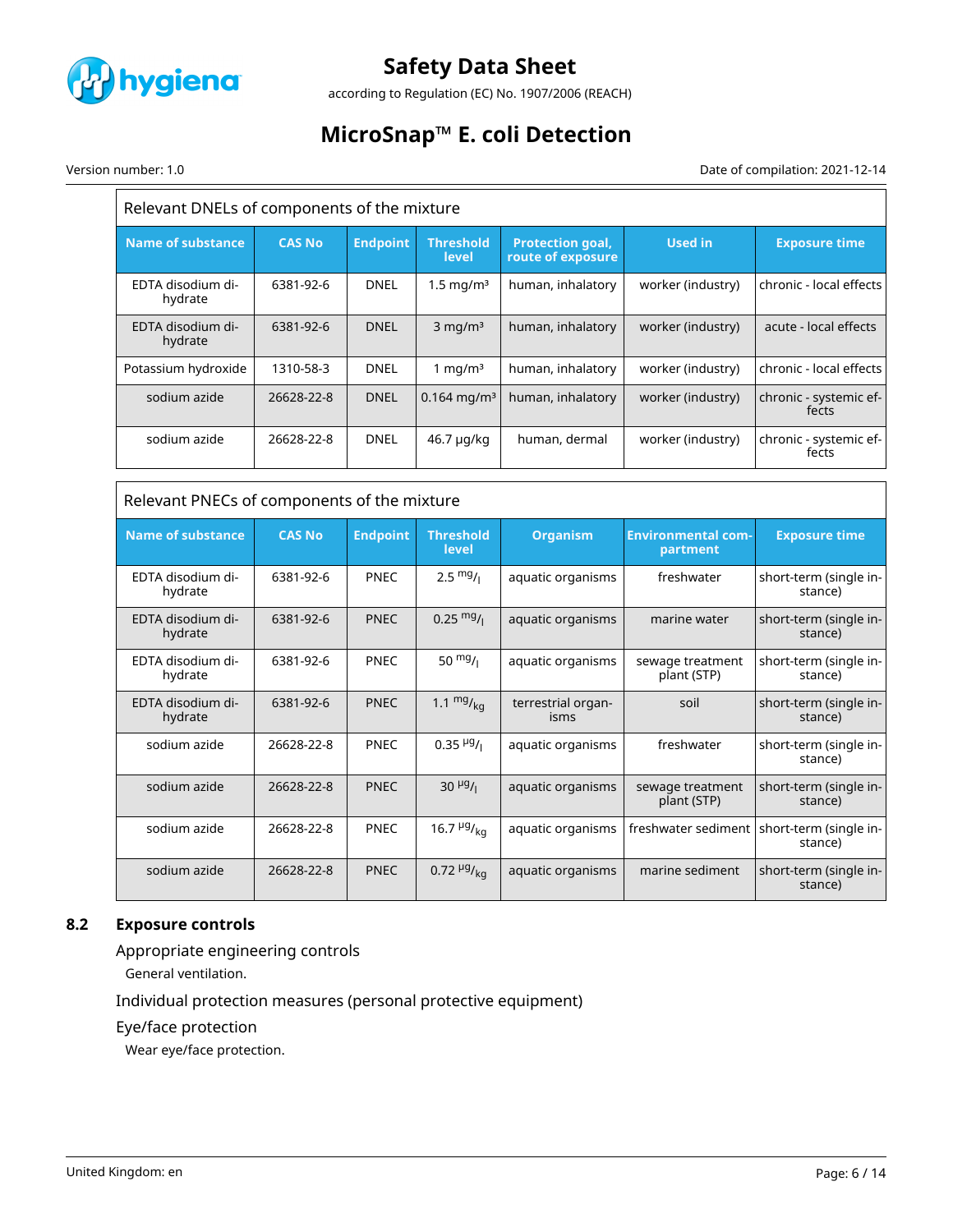

according to Regulation (EC) No. 1907/2006 (REACH)

# **MicroSnap™ E. coli Detection**

Version number: 1.0 Date of compilation: 2021-12-14

- Skin protection
- Hand protection

Wear suitable gloves. Chemical protection gloves are suitable, which are tested according to EN 374. Check leak-tightness/impermeability prior to use. In the case of wanting to use the gloves again, clean them before taking off and air them well. For special purposes, it is recommended to check the resistance to chemicals of the protective gloves mentioned above together with the supplier of these gloves.

#### - Other protection measures

Take recovery periods for skin regeneration. Preventive skin protection (barrier creams/ointments) is recommended. Wash hands thoroughly after handling.

#### Respiratory protection

In case of inadequate ventilation wear respiratory protection.

#### Environmental exposure controls

Use appropriate container to avoid environmental contamination. Keep away from drains, surface and ground water.

### **SECTION 9: Physical and chemical properties**

### **9.1 Information on basic physical and chemical properties**

| Physical state                                              | liquid                                                       |
|-------------------------------------------------------------|--------------------------------------------------------------|
| Colour                                                      | not determined                                               |
| Odour                                                       | characteristic                                               |
| Melting point/freezing point                                | not determined                                               |
| Boiling point or initial boiling point and boiling<br>range | not determined                                               |
| Flammability                                                | this material is combustible, but will not ignite<br>readily |
| Lower and upper explosion limit                             | not determined                                               |
| Flash point                                                 | not determined                                               |
| Auto-ignition temperature                                   | not determined                                               |
| Decomposition temperature                                   | not relevant                                                 |
| pH (value)                                                  | not determined                                               |
| Kinematic viscosity                                         | not determined                                               |
| Solubility(ies)                                             | not determined                                               |

#### Partition coefficient

Partition coefficient n-octanol/water (log value)  $\vert$  this information is not available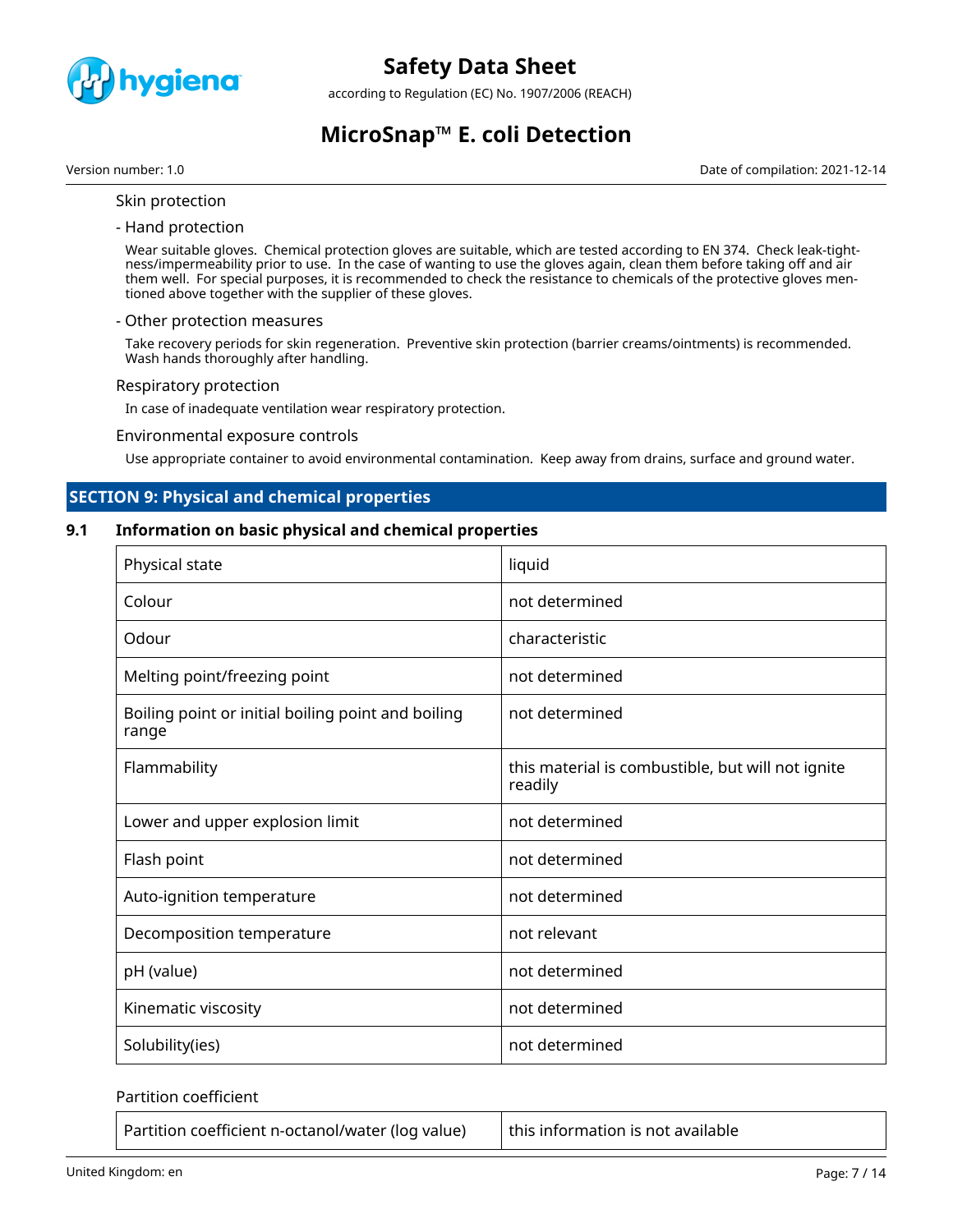

according to Regulation (EC) No. 1907/2006 (REACH)

# **MicroSnap™ E. coli Detection**

Version number: 1.0 Date of compilation: 2021-12-14

| Vapour pressure | $\sim$ <0.1 hPa at 25 °C $\,$ |
|-----------------|-------------------------------|

Density and/or relative density

| Density                 | not determined                                |
|-------------------------|-----------------------------------------------|
| Relative vapour density | information on this property is not available |

|     | Particle characteristics                           | not relevant (liquid)                                          |
|-----|----------------------------------------------------|----------------------------------------------------------------|
| 9.2 | <b>Other information</b>                           |                                                                |
|     | Information with regard to physical hazard classes | hazard classes acc. to GHS (physical hazards): not<br>relevant |
|     | Other safety characteristics                       |                                                                |
|     | Solvent content                                    | 77.46 %                                                        |
|     | Solid content                                      | 18.09 %                                                        |

### **SECTION 10: Stability and reactivity**

#### **10.1 Reactivity**

Concerning incompatibility: see below "Conditions to avoid" and "Incompatible materials".

### **10.2 Chemical stability**

The material is stable under normal ambient and anticipated storage and handling conditions of temperature and pressure.

#### **10.3 Possibility of hazardous reactions**

No known hazardous reactions.

### **10.4 Conditions to avoid**

There are no specific conditions known which have to be avoided.

### **10.5 Incompatible materials**

**Oxidisers** 

### **10.6 Hazardous decomposition products**

Reasonably anticipated hazardous decomposition products produced as a result of use, storage, spill and heating are not known. Hazardous combustion products: see section 5.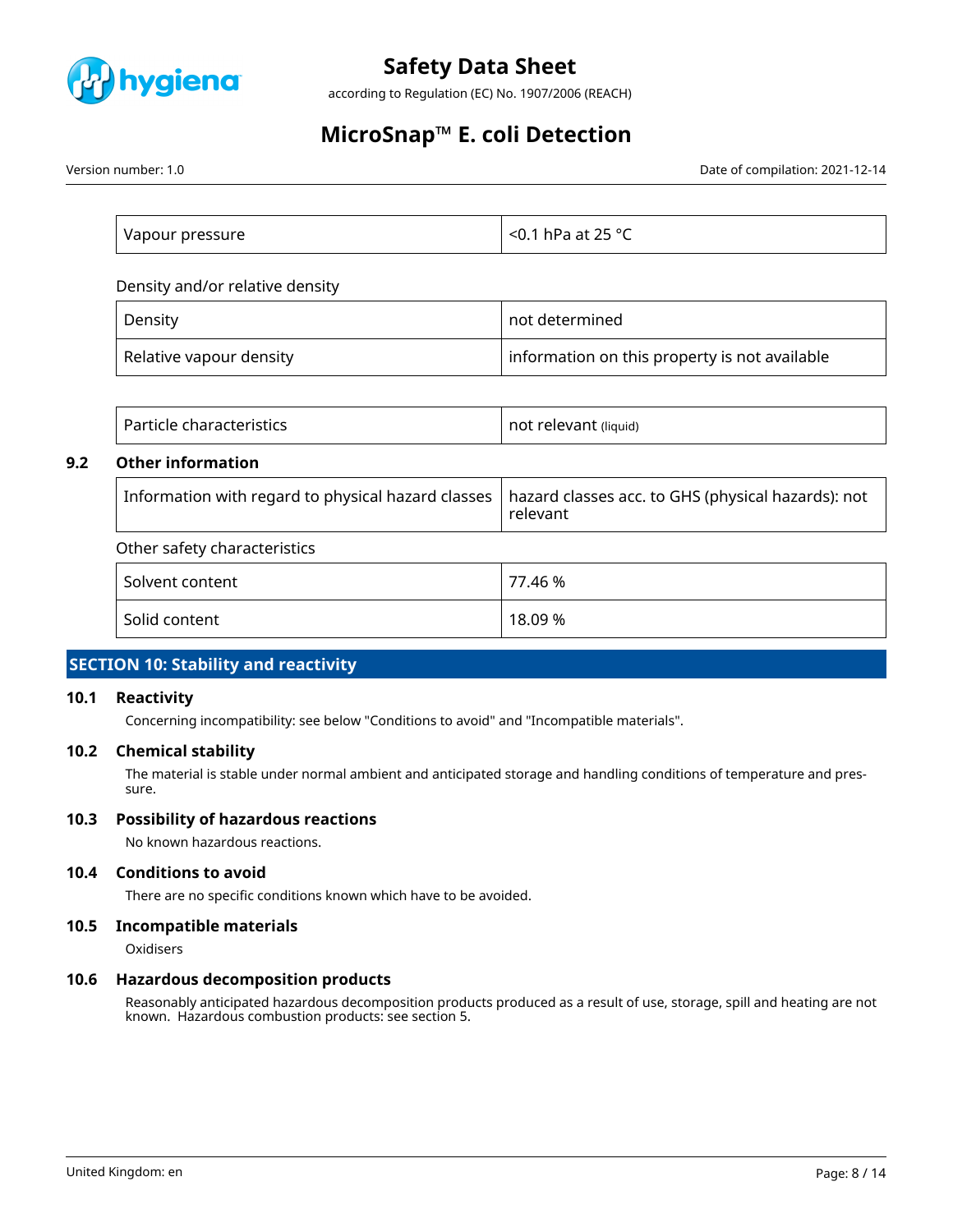

according to Regulation (EC) No. 1907/2006 (REACH)

# **MicroSnap™ E. coli Detection**

Version number: 1.0 Date of compilation: 2021-12-14

### **SECTION 11: Toxicological information**

### **11.1 Information on hazard classes as defined in Regulation (EC) No 1272/2008**

Test data are not available for the complete mixture.

### Classification procedure

The method for classification of the mixture is based on ingredients of the mixture (additivity formula).

### **Classification according to GHS (1272/2008/EC, CLP)**

This mixture does not meet the criteria for classification in accordance with Regulation No 1272/2008/EC.

### Acute toxicity

Shall not be classified as acutely toxic.

| Acute toxicity estimate (ATE) of components of the mixture |               |                       |                               |  |
|------------------------------------------------------------|---------------|-----------------------|-------------------------------|--|
| <b>Name of substance</b>                                   | <b>CAS No</b> | <b>Exposure route</b> | <b>ATE</b>                    |  |
| Potassium hydroxide                                        | 1310-58-3     | oral                  | 333 $mg/kq$                   |  |
| Benzethonium chloride                                      | 121-54-0      | oral                  | 295 $mg/_{kq}$                |  |
| sodium azide                                               | 26628-22-8    | oral                  | 5 $mg/kq$                     |  |
| sodium azide                                               | 26628-22-8    | dermal                | $5 \frac{mg}{kg}$             |  |
| sodium azide                                               | 26628-22-8    | inhalation: dust/mist | $>0.054$ mg/ <sub>l</sub> /4h |  |
| DL-Dithiothreitol                                          | 3483-12-3     | oral                  | 500 $mg/kq$                   |  |

#### Skin corrosion/irritation

Shall not be classified as corrosive/irritant to skin.

#### Serious eye damage/eye irritation

Shall not be classified as seriously damaging to the eye or eye irritant.

Respiratory or skin sensitisation

Shall not be classified as a respiratory or skin sensitiser.

### Germ cell mutagenicity

Shall not be classified as germ cell mutagenic.

### Carcinogenicity

Shall not be classified as carcinogenic.

### Reproductive toxicity

Shall not be classified as a reproductive toxicant.

Specific target organ toxicity - single exposure

Shall not be classified as a specific target organ toxicant (single exposure).

Specific target organ toxicity - repeated exposure

Shall not be classified as a specific target organ toxicant (repeated exposure).

### Aspiration hazard

Shall not be classified as presenting an aspiration hazard.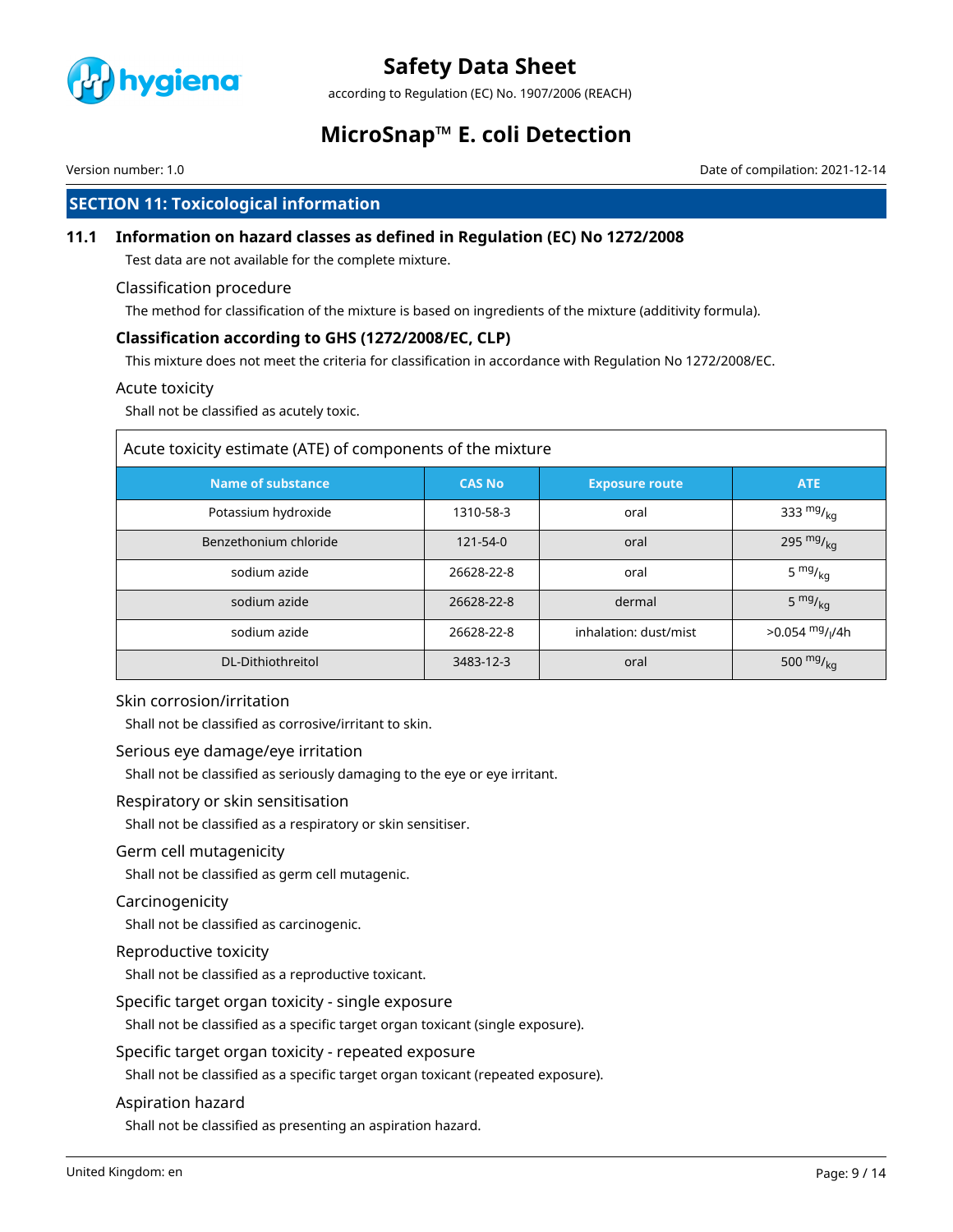

according to Regulation (EC) No. 1907/2006 (REACH)

### **MicroSnap™ E. coli Detection**

Version number: 1.0 Date of compilation: 2021-12-14

### **11.2 Information on other hazards**

There is no additional information.

### **SECTION 12: Ecological information**

### **12.1 Toxicity**

Shall not be classified as hazardous to the aquatic environment.

### **12.2 Persistence and degradability**

Data are not available.

**12.3 Bioaccumulative potential**

Data are not available.

**12.4 Mobility in soil**

Data are not available.

### **12.5 Results of PBT and vPvB assessment**

Data are not available.

### **12.6 Endocrine disrupting properties**

None of the ingredients are listed.

### **12.7 Other adverse effects**

Data are not available.

### **SECTION 13: Disposal considerations**

### **13.1 Waste treatment methods**

Sewage disposal-relevant information

Do not empty into drains. Avoid release to the environment. Refer to special instructions/safety data sheets.

#### Waste treatment of containers/packagings

Completely emptied packages can be recycled. Handle contaminated packages in the same way as the substance itself.

#### **Remarks**

Please consider the relevant national or regional provisions. Waste shall be separated into the categories that can be handled separately by the local or national waste management facilities.

### **SECTION 14: Transport information**

- **14.1 UN number or ID number not subject to transport regulations**
- **14.2 UN proper shipping name** not relevant
- **14.3 Transport hazard class(es)** none
- **14.4 Packing group not assigned**
- 

### **14.6 Special precautions for user**

There is no additional information.

**14.5 Environmental hazards** non-environmentally hazardous acc. to the dangerous goods regulations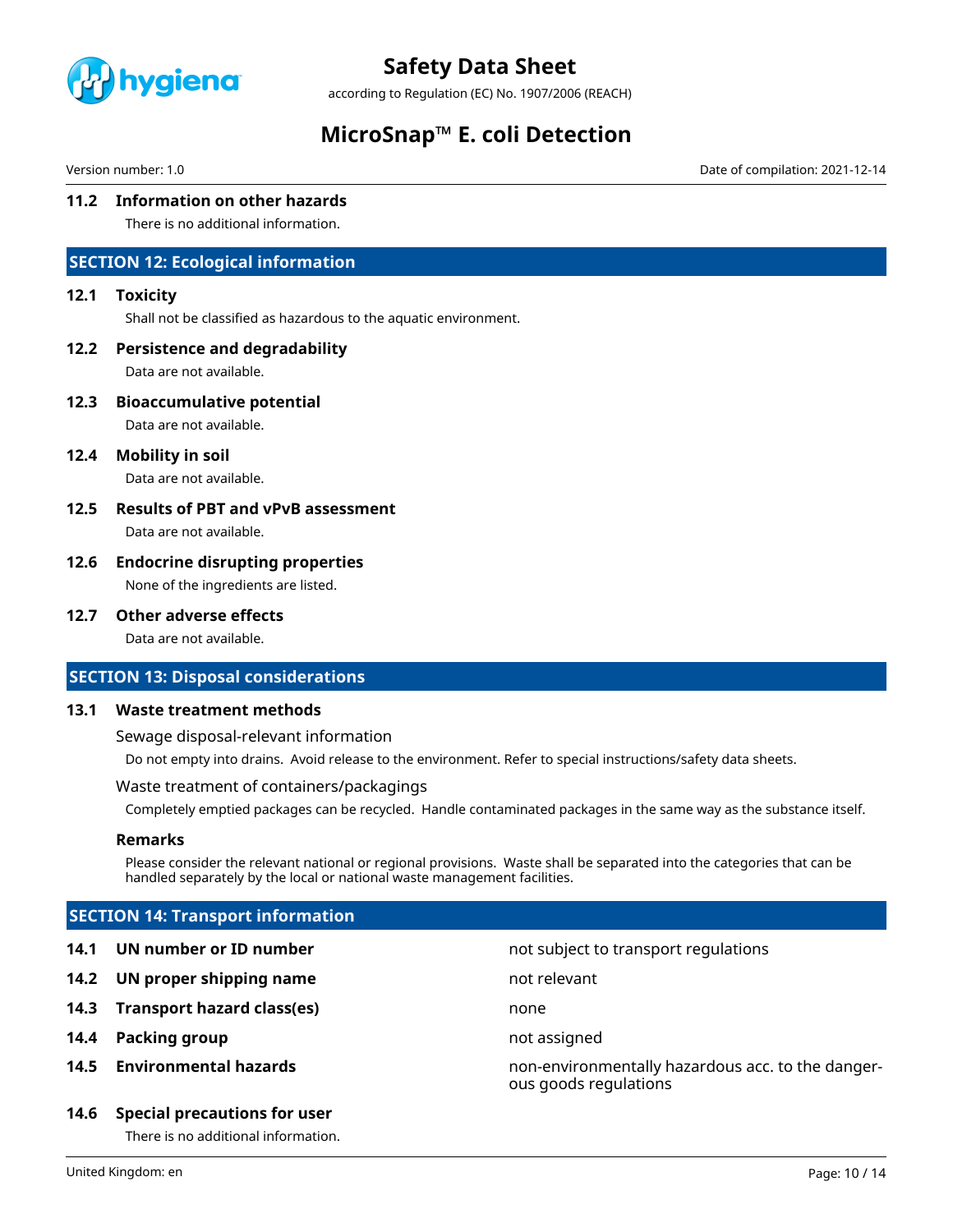

according to Regulation (EC) No. 1907/2006 (REACH)

### **MicroSnap™ E. coli Detection**

Version number: 1.0 Date of compilation: 2021-12-14

### **14.7 Maritime transport in bulk according to IMO instruments**

The cargo is not intended to be carried in bulk.

### **Information for each of the UN Model Regulations**

### **Transport of dangerous goods by road, rail and inland waterway (ADR/RID/ADN) - Additional information**

Not subject to ADR, RID and ADN.

### **International Maritime Dangerous Goods Code (IMDG) - Additional information**

Not subject to IMDG.

### **International Civil Aviation Organization (ICAO-IATA/DGR) - Additional information**

Not subject to ICAO-IATA.

### **SECTION 15: Regulatory information**

### **15.1 Safety, health and environmental regulations/legislation specific for the substance or mixture Relevant provisions of the European Union (EU)**

### **Restrictions according to REACH, Annex XVII**

none of the ingredients are listed

### **List of substances subject to authorisation (REACH, Annex XIV) / SVHC - candidate list**

none of the ingredients are listed

### **Deco-Paint Directive**

| <b>VOC</b><br>content | 77.51 % |
|-----------------------|---------|
|-----------------------|---------|

### **Industrial Emissions Directive (IED)**

| $\cdots$<br>- - -<br>$\mathcal{U}$<br>м | $\overline{\phantom{a}}$<br>46 % |
|-----------------------------------------|----------------------------------|
|-----------------------------------------|----------------------------------|

### **Directive on the restriction of the use of certain hazardous substances in electrical and electronic equipment (RoHS)**

none of the ingredients are listed

### **Regulation concerning the establishment of a European Pollutant Release and Transfer Register (PRTR)**

none of the ingredients are listed

### **Water Framework Directive (WFD)**

| List of pollutants (WFD) |               |                  |                |
|--------------------------|---------------|------------------|----------------|
| Name of substance        | <b>CAS No</b> | <b>Listed in</b> | <b>Remarks</b> |
| EDTA disodium dihydrate  |               | A)               |                |

Legend

 $\overline{A}$  Indicative list of the main pollutants

### **Regulation on persistent organic pollutants (POP)**

None of the ingredients are listed.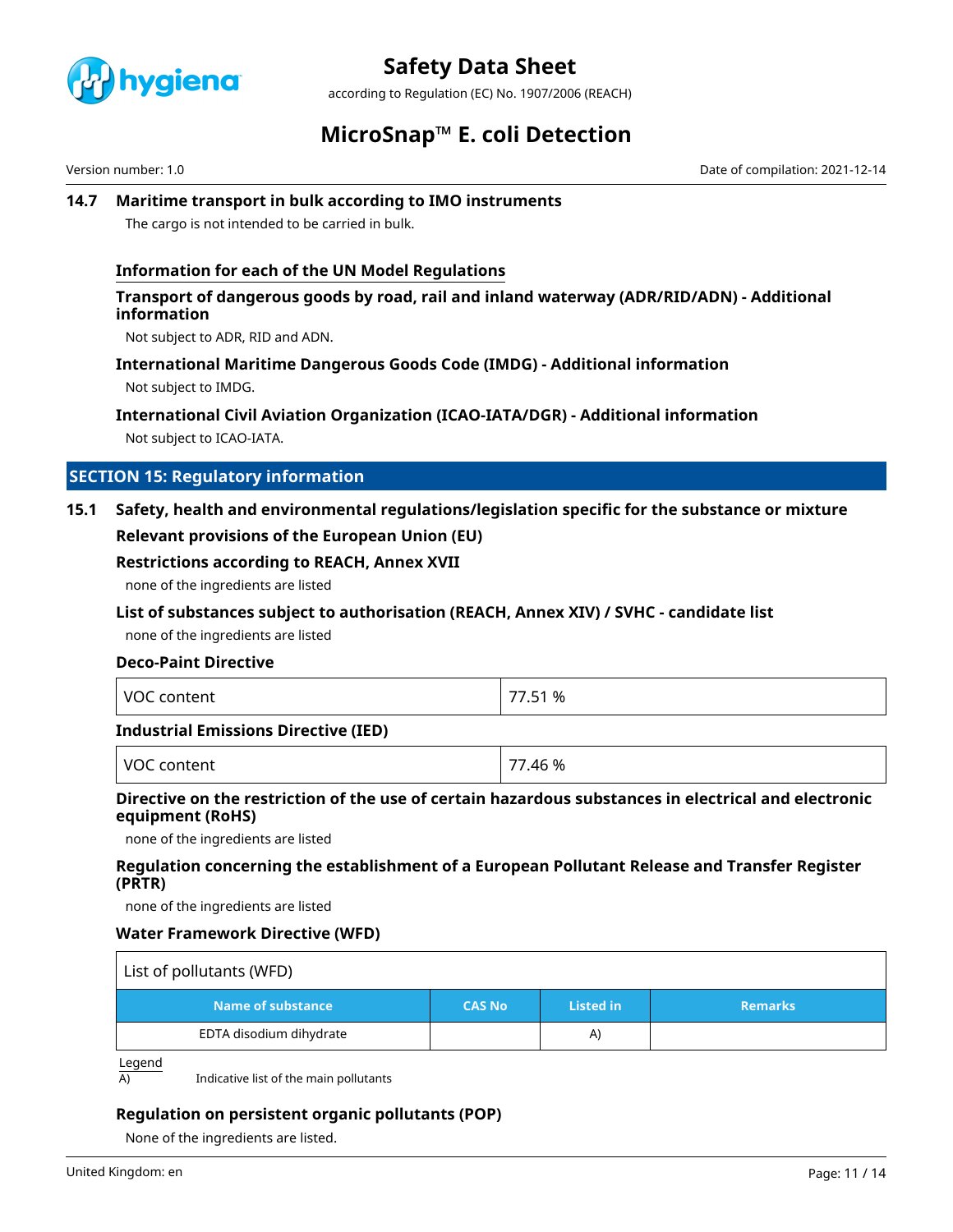

according to Regulation (EC) No. 1907/2006 (REACH)

# **MicroSnap™ E. coli Detection**

Version number: 1.0 Date of compilation: 2021-12-14

### **National inventories**

| <b>Country</b> | <b>Inventory</b> | <b>Status</b>                  |
|----------------|------------------|--------------------------------|
| AU             | <b>AICS</b>      | not all ingredients are listed |
| CA             | <b>DSL</b>       | not all ingredients are listed |
| <b>CN</b>      | <b>IECSC</b>     | not all ingredients are listed |
| EU             | <b>ECSI</b>      | not all ingredients are listed |
| EU             | REACH Reg.       | not all ingredients are listed |
| JP             | <b>CSCL-ENCS</b> | not all ingredients are listed |
| JP             | <b>ISHA-ENCS</b> | not all ingredients are listed |
| <b>KR</b>      | KECI             | not all ingredients are listed |
| <b>MX</b>      | <b>INSQ</b>      | not all ingredients are listed |
| <b>NZ</b>      | <b>NZIOC</b>     | not all ingredients are listed |
| PH             | <b>PICCS</b>     | not all ingredients are listed |
| <b>TR</b>      | <b>CICR</b>      | not all ingredients are listed |
| TW             | <b>TCSI</b>      | not all ingredients are listed |
| <b>US</b>      | <b>TSCA</b>      | not all ingredients are listed |

#### Legend

| <b>AICS</b>  | Australian Inventory of Chemical Substances                             |
|--------------|-------------------------------------------------------------------------|
| <b>CICR</b>  | Chemical Inventory and Control Regulation                               |
| CSCL-ENCS    | List of Existing and New Chemical Substances (CSCL-ENCS)                |
| <b>DSL</b>   | Domestic Substances List (DSL)                                          |
| ECSI         | EC Substance Inventory (EINECS, ELINCS, NLP)                            |
| <b>IECSC</b> | Inventory of Existing Chemical Substances Produced or Imported in China |
| INSO         | National Inventory of Chemical Substances                               |
| ISHA-ENCS    | Inventory of Existing and New Chemical Substances (ISHA-ENCS)           |
| KECI         | Korea Existing Chemicals Inventory                                      |
| NZIoC        | New Zealand Inventory of Chemicals                                      |
| <b>PICCS</b> | Philippine Inventory of Chemicals and Chemical Substances (PICCS)       |
| REACH Reg.   | REACH registered substances                                             |
| <b>TCSI</b>  | Taiwan Chemical Substance Inventory                                     |
| <b>TSCA</b>  | Toxic Substance Control Act                                             |

### **15.2 Chemical Safety Assessment**

Chemical safety assessments for substances in this mixture were not carried out.

### **SECTION 16: Other information**

### **Abbreviations and acronyms**

| Abbr.      | <b>Descriptions of used abbreviations</b>                                                                                                            |
|------------|------------------------------------------------------------------------------------------------------------------------------------------------------|
| 2000/39/EC | Commission Directive establishing a first list of indicative occupational exposure limit values in implementa-<br>tion of Council Directive 98/24/EC |
| Acute Tox. | Acute toxicity                                                                                                                                       |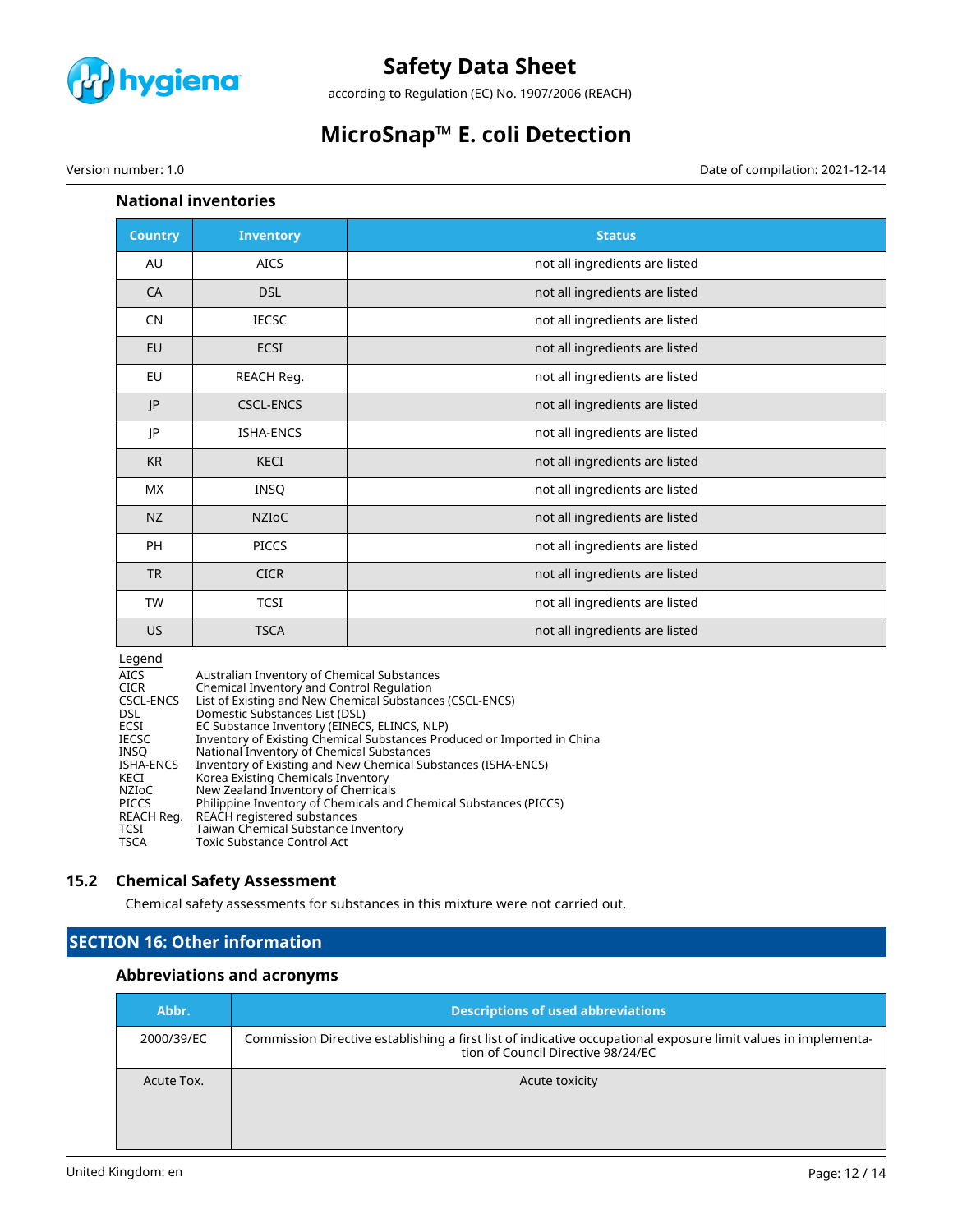

according to Regulation (EC) No. 1907/2006 (REACH)

# **MicroSnap™ E. coli Detection**

Version number: 1.0 Date of compilation: 2021-12-14

| Abbr.                  | <b>Descriptions of used abbreviations</b>                                                                                                                                                                                     |
|------------------------|-------------------------------------------------------------------------------------------------------------------------------------------------------------------------------------------------------------------------------|
| <b>ADN</b>             | Accord européen relatif au transport international des marchandises dangereuses par voies de navigation<br>intérieures (European Agreement concerning the International Carriage of Dangerous Goods by Inland Wa-<br>terways) |
| <b>ADR</b>             | Accord relatif au transport international des marchandises dangereuses par route (Agreement concerning<br>the International Carriage of Dangerous Goods by Road)                                                              |
| <b>Aquatic Acute</b>   | Hazardous to the aquatic environment - acute hazard                                                                                                                                                                           |
| <b>Aquatic Chronic</b> | Hazardous to the aquatic environment - chronic hazard                                                                                                                                                                         |
| <b>ATE</b>             | <b>Acute Toxicity Estimate</b>                                                                                                                                                                                                |
| CAS                    | Chemical Abstracts Service (service that maintains the most comprehensive list of chemical substances)                                                                                                                        |
| Ceiling-C              | Ceiling value                                                                                                                                                                                                                 |
| <b>CLP</b>             | Regulation (EC) No 1272/2008 on classification, labelling and packaging of substances and mixtures                                                                                                                            |
| <b>DGR</b>             | Dangerous Goods Regulations (see IATA/DGR)                                                                                                                                                                                    |
| <b>DNEL</b>            | Derived No-Effect Level                                                                                                                                                                                                       |
| EC No                  | The EC Inventory (EINECS, ELINCS and the NLP-list) is the source for the seven-digit EC number, an identifier<br>of substances commercially available within the EU (European Union)                                          |
| EH40/2005              | EH40/2005 Workplace exposure limits (http://www.nationalarchives.gov.uk/doc/open-government-licence/)                                                                                                                         |
| <b>EINECS</b>          | European Inventory of Existing Commercial Chemical Substances                                                                                                                                                                 |
| <b>ELINCS</b>          | European List of Notified Chemical Substances                                                                                                                                                                                 |
| Eye Dam.               | Seriously damaging to the eye                                                                                                                                                                                                 |
| Eye Irrit.             | Irritant to the eye                                                                                                                                                                                                           |
| GHS                    | "Globally Harmonized System of Classification and Labelling of Chemicals" developed by the United Nations                                                                                                                     |
| <b>IATA</b>            | International Air Transport Association                                                                                                                                                                                       |
| IATA/DGR               | Dangerous Goods Regulations (DGR) for the air transport (IATA)                                                                                                                                                                |
| <b>ICAO</b>            | <b>International Civil Aviation Organization</b>                                                                                                                                                                              |
| <b>IMDG</b>            | International Maritime Dangerous Goods Code                                                                                                                                                                                   |
| index No               | The Index number is the identification code given to the substance in Part 3 of Annex VI to Regulation (EC) No<br>1272/2008                                                                                                   |
| <b>IOELV</b>           | Indicative occupational exposure limit value                                                                                                                                                                                  |
| <b>NLP</b>             | No-Longer Polymer                                                                                                                                                                                                             |
| PBT                    | Persistent, Bioaccumulative and Toxic                                                                                                                                                                                         |
| <b>PNEC</b>            | Predicted No-Effect Concentration                                                                                                                                                                                             |
| ppm                    | Parts per million                                                                                                                                                                                                             |
| REACH                  | Registration, Evaluation, Authorisation and Restriction of Chemicals                                                                                                                                                          |
| <b>RID</b>             | Règlement concernant le transport International ferroviaire des marchandises Dangereuses (Regulations<br>concerning the International carriage of Dangerous goods by Rail)                                                    |